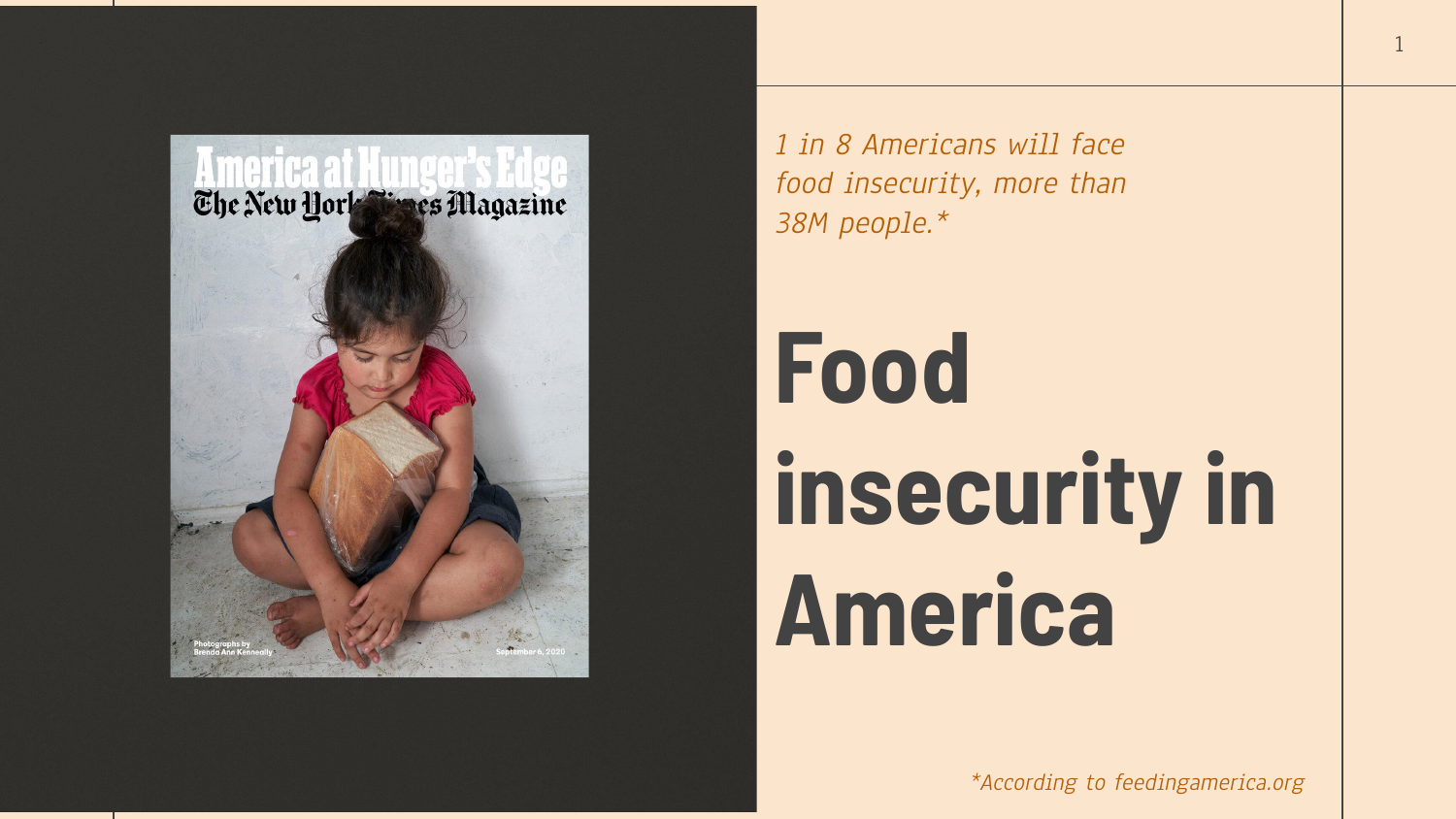The USDA defines food insecurity as "a lack of consistent access to enough food for an active, healthy life." What is food Insecurity?

Food insecurity affects those of lower income, impacting mostly communities with mostly minorities.

Figure 1. Projected rates of food insecurity among the overall population in 2020 by state

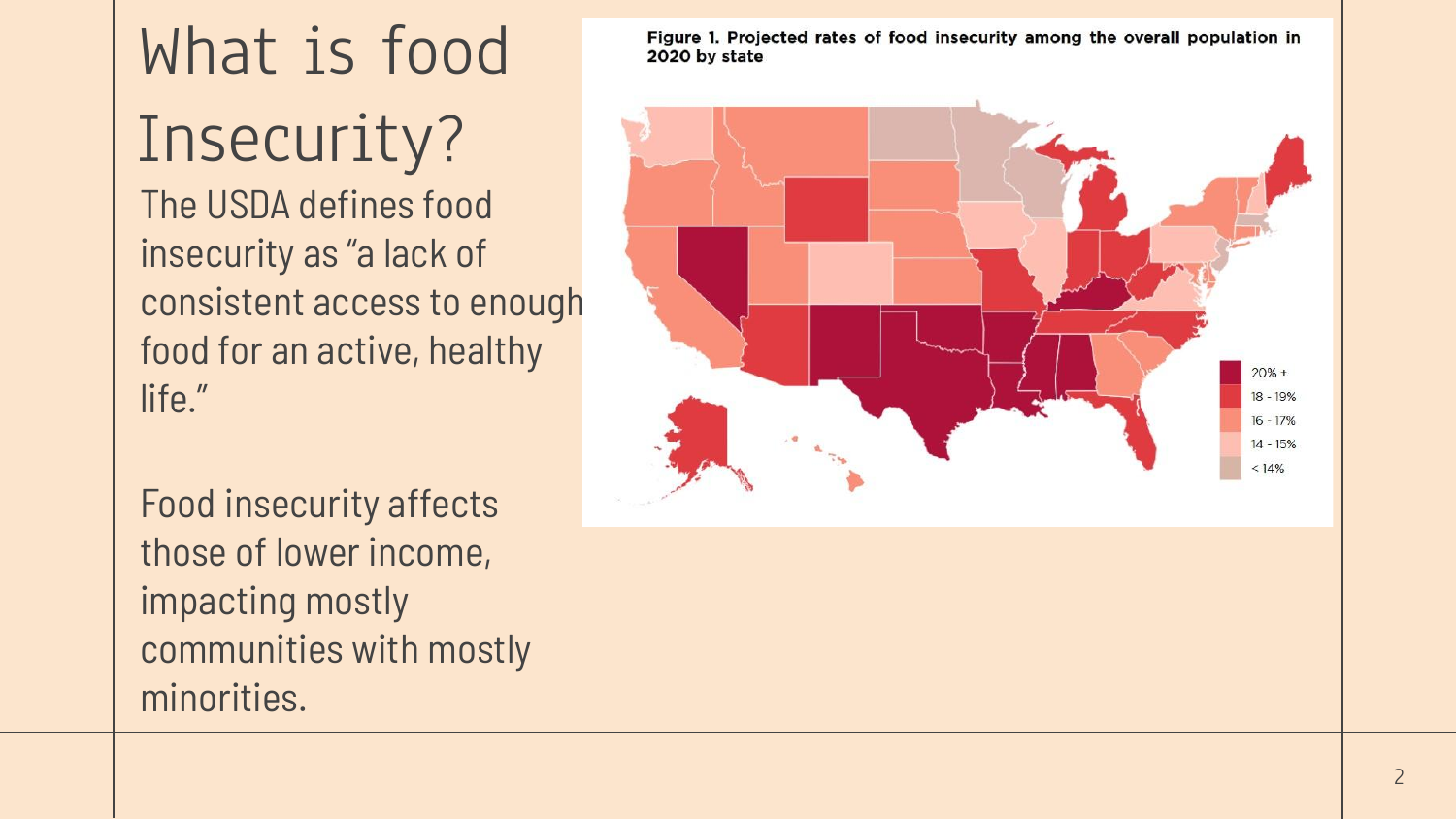

"Black and Hispanic groups remain disproportionately affected by food insecurity at a rate of 21.2% and 16.2%, respectively, while the national average was 11.1%"\* as stated by Danielle Xiaodan Morales in their springer article

\*According to https://link.springer.com/article/10.1007/s40615-020-00892-7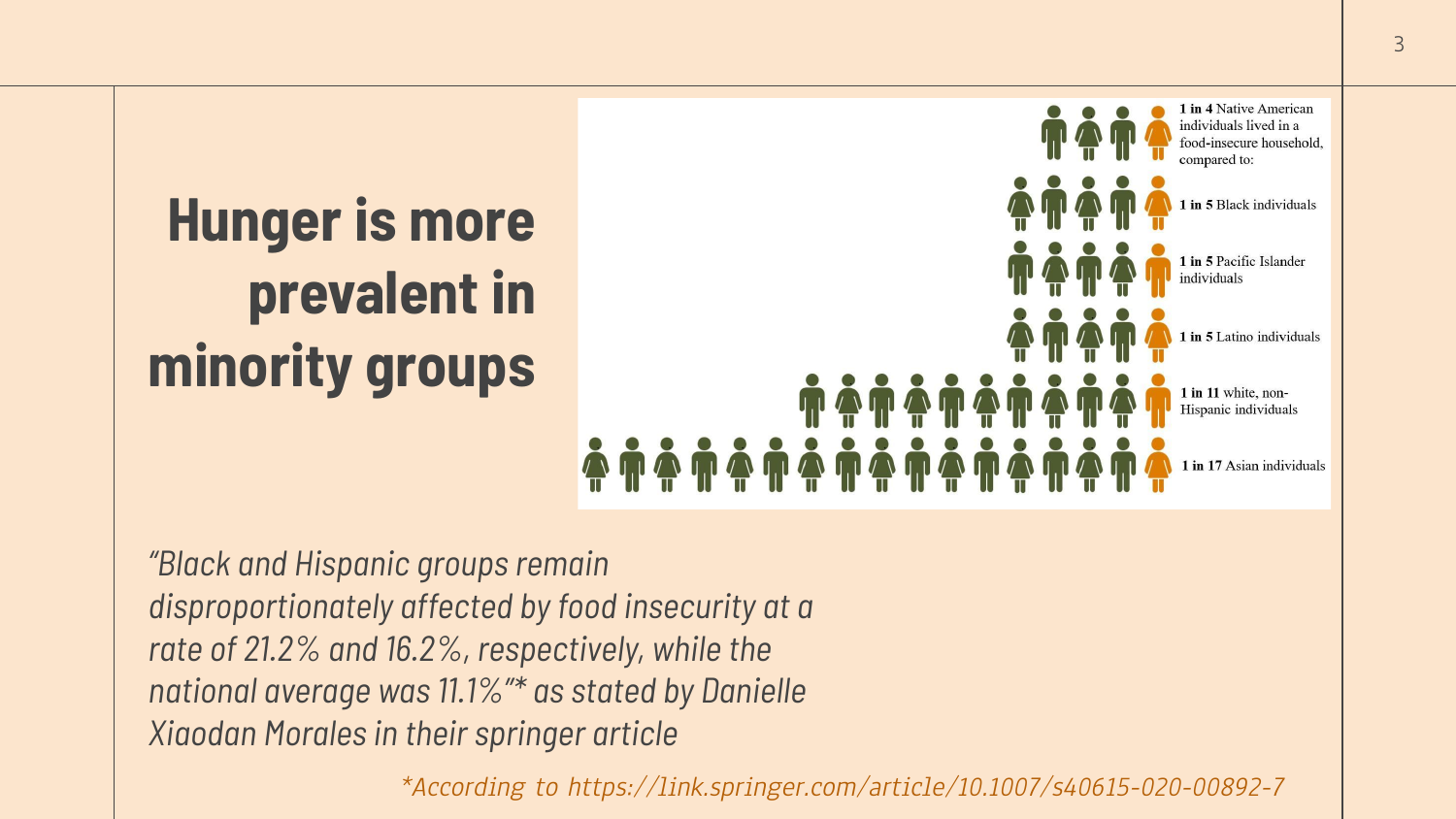## Causes for food insecurity and the state of  $\frac{4}{4}$

Poverty- There is a direct link with food insecurity and limited amount of money

Lack of resources: food deserts not allowing families in impoverished areas access to healthy



foods. In a country that produces 40% food waste\*, how can 10.5% of households be going hungry?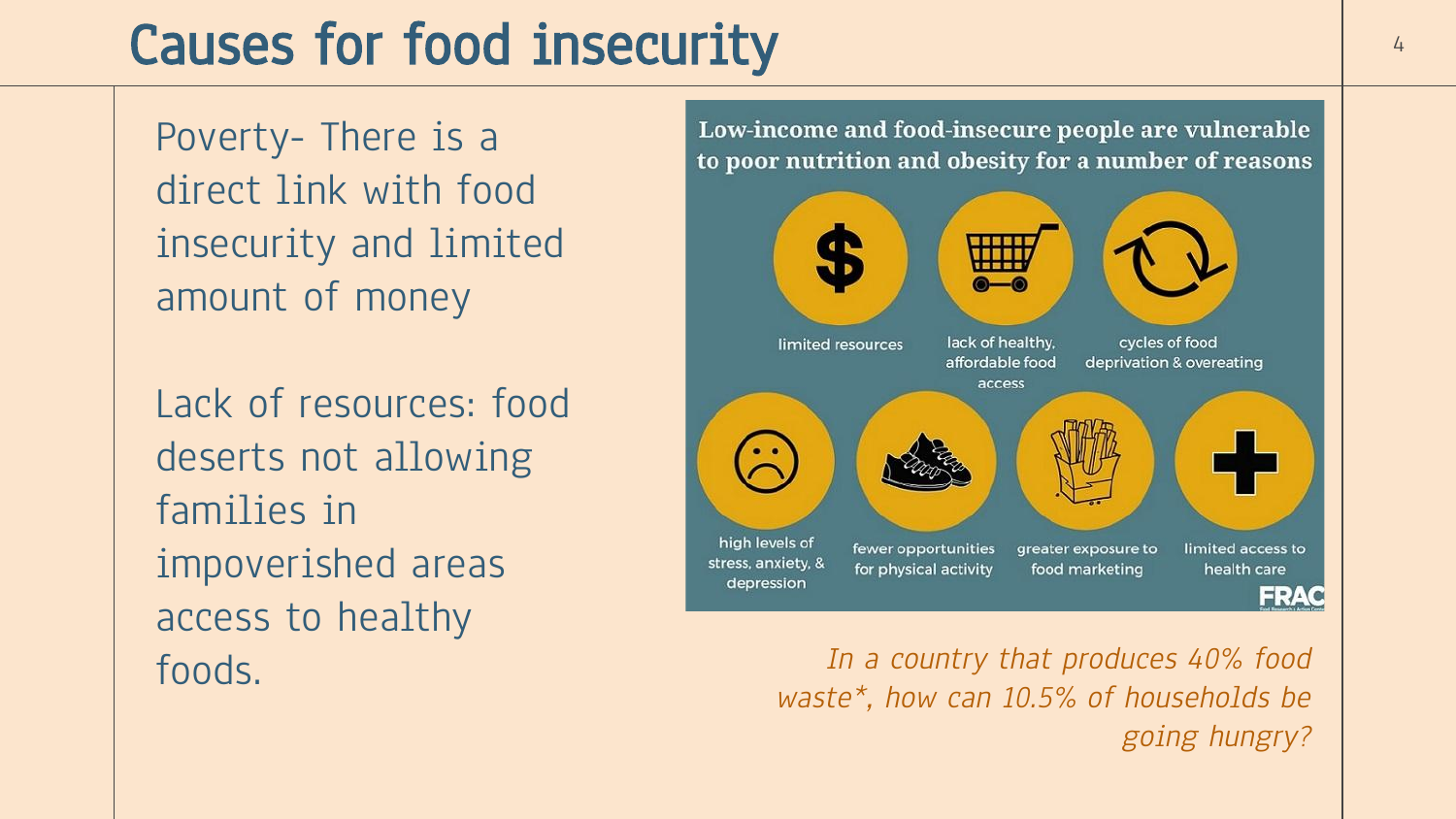

- About 40% of food bank users were new to the idea of food insecurity
- Higher unemployment = higher food insecurity

## Food insecurity during COVID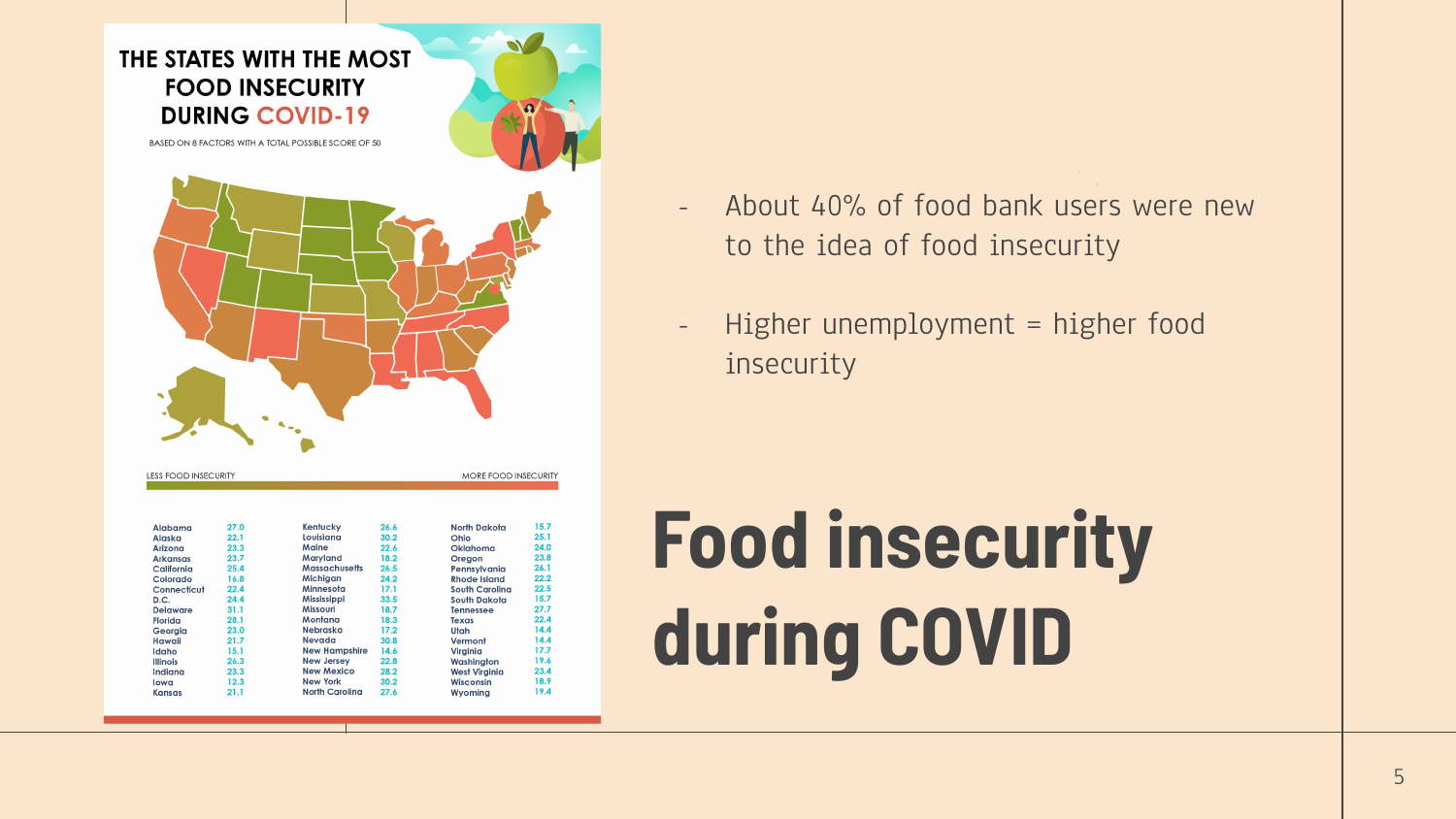### How can we solve this problem?



### Snap Benefits

- Lessening the restrictions to qualify
- Flexibility with pay increase



## Adding markets

- Establishing markets in impoverished areas.
- Providing groceries with fresh produce to sell.



### Educating others

- Educating others about this dilemma will raise awareness.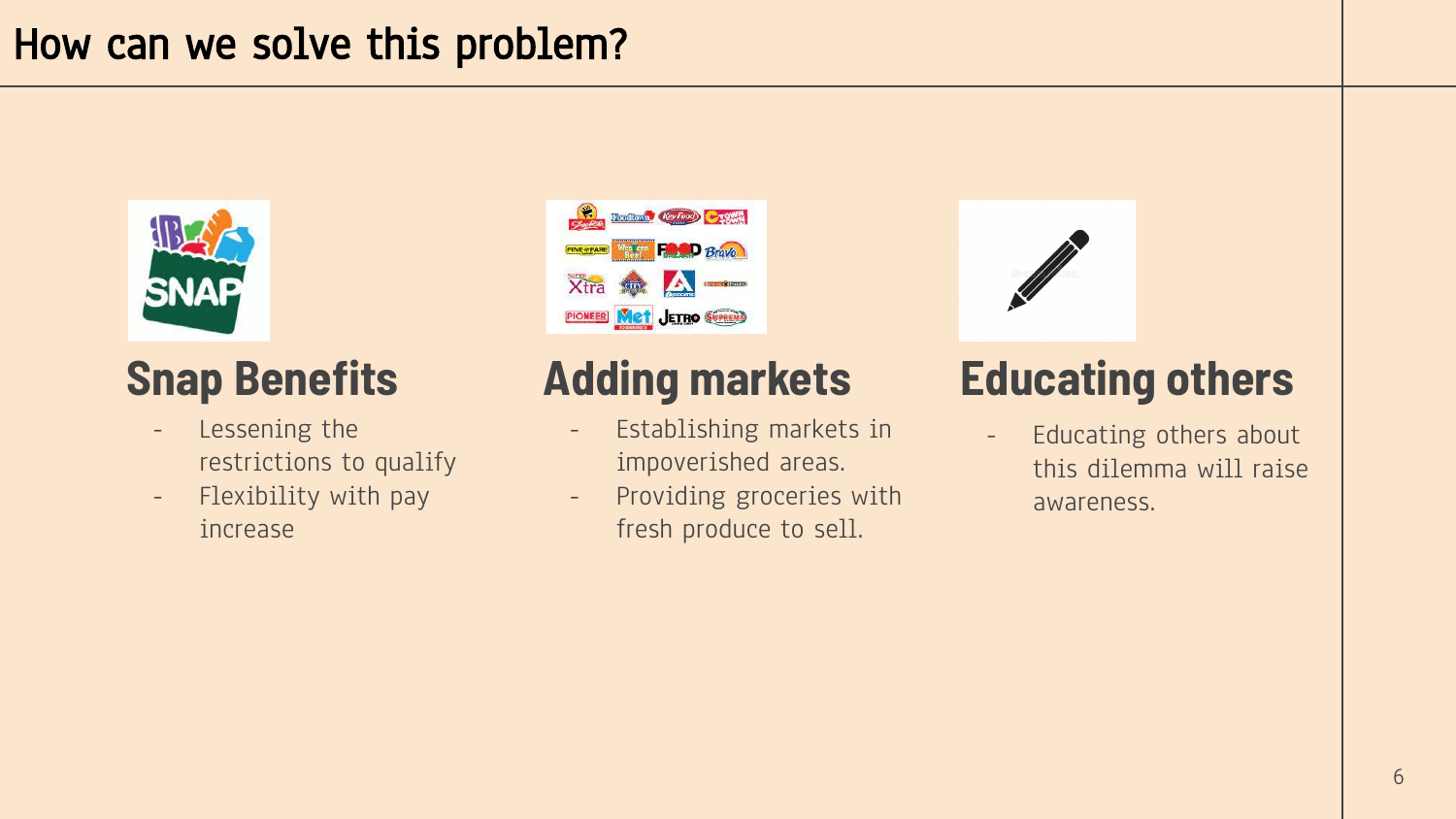## Articles used:

[https://link.springer.com/article/10.1007](https://link.springer.com/article/10.1007/s40615-020-00892-7) [/s40615-020-00892-7](https://link.springer.com/article/10.1007/s40615-020-00892-7)

<https://www.feedingamerica.org/>

https://nutritionconnect.org/resource-cent er/food-waste-america-2020-statistics-an d-facts#:~:text=40%25%20of%20the%20US %20food%20supply%20is%20wasted

https://www.ers.usda.gov/topics/food-nutritio n-assistance/food-security-in-the-u-s/key-stat istics-graphics/#:~:text=10.5%20percent%20(13 .8%20million)%20of,from%2010.5%20percent% 20in%202019.

## Videos used:

[https://www.youtube.com/watch?v=E6Zpkh](https://www.youtube.com/watch?v=E6ZpkhPciaU&t=7s) [PciaU&t=7s](https://www.youtube.com/watch?v=E6ZpkhPciaU&t=7s) (The food deserts of Memphis: inside America's hunger capital | Divided Cities) [https://www.youtube.com/watch?v=j08ND3](https://www.youtube.com/watch?v=j08ND3_PNgs&t=211s) [\\_PNgs&t=211s](https://www.youtube.com/watch?v=j08ND3_PNgs&t=211s) (The Truth About Food Insecurity) [https://www.youtube.com/watch?v=Rd8J-9u](https://www.youtube.com/watch?v=Rd8J-9uUnfc) [Unfc](https://www.youtube.com/watch?v=Rd8J-9uUnfc) (Why are Grocery Stores Avoiding Black Neighborhoods)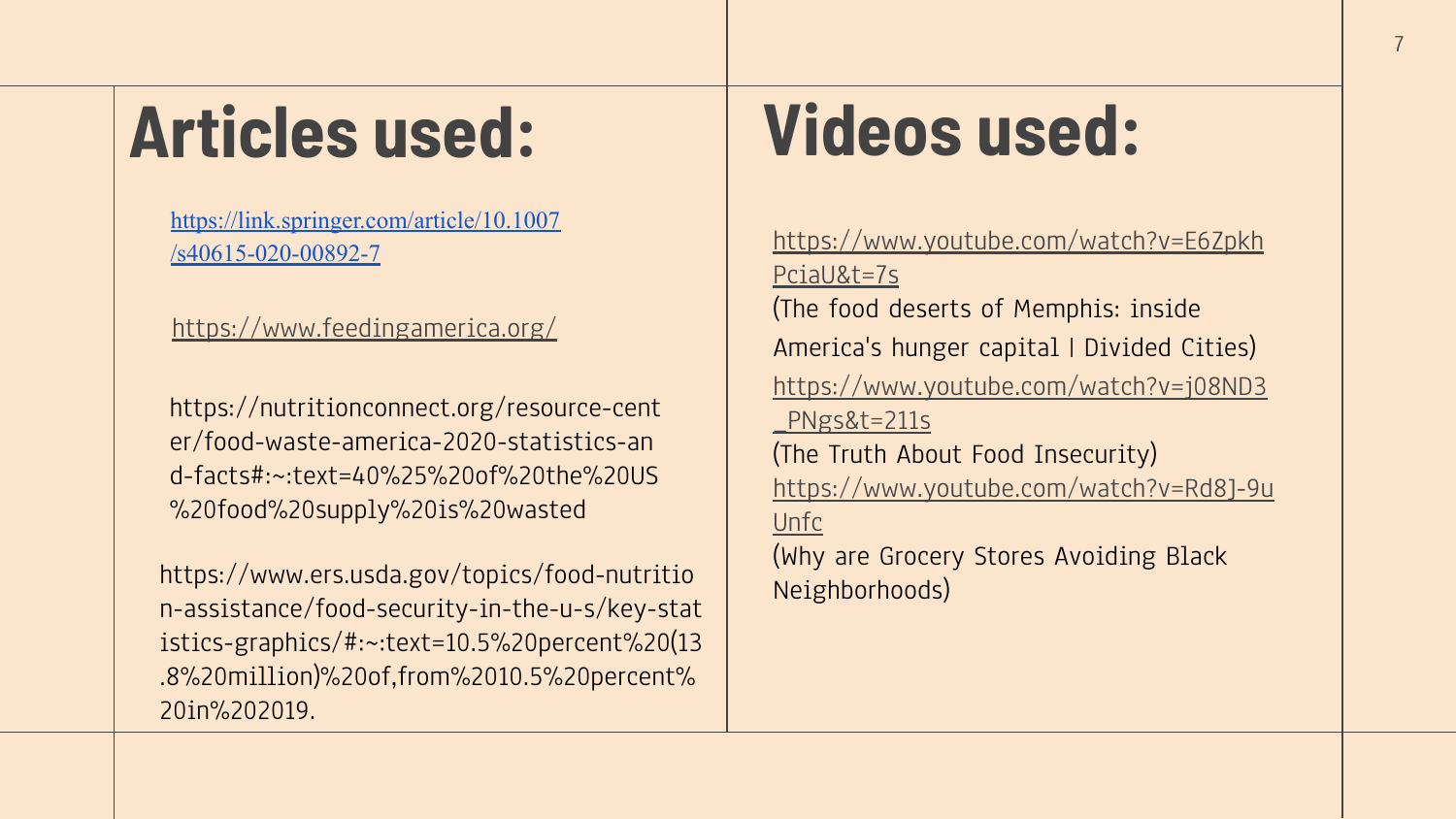Comments, questions or concerns?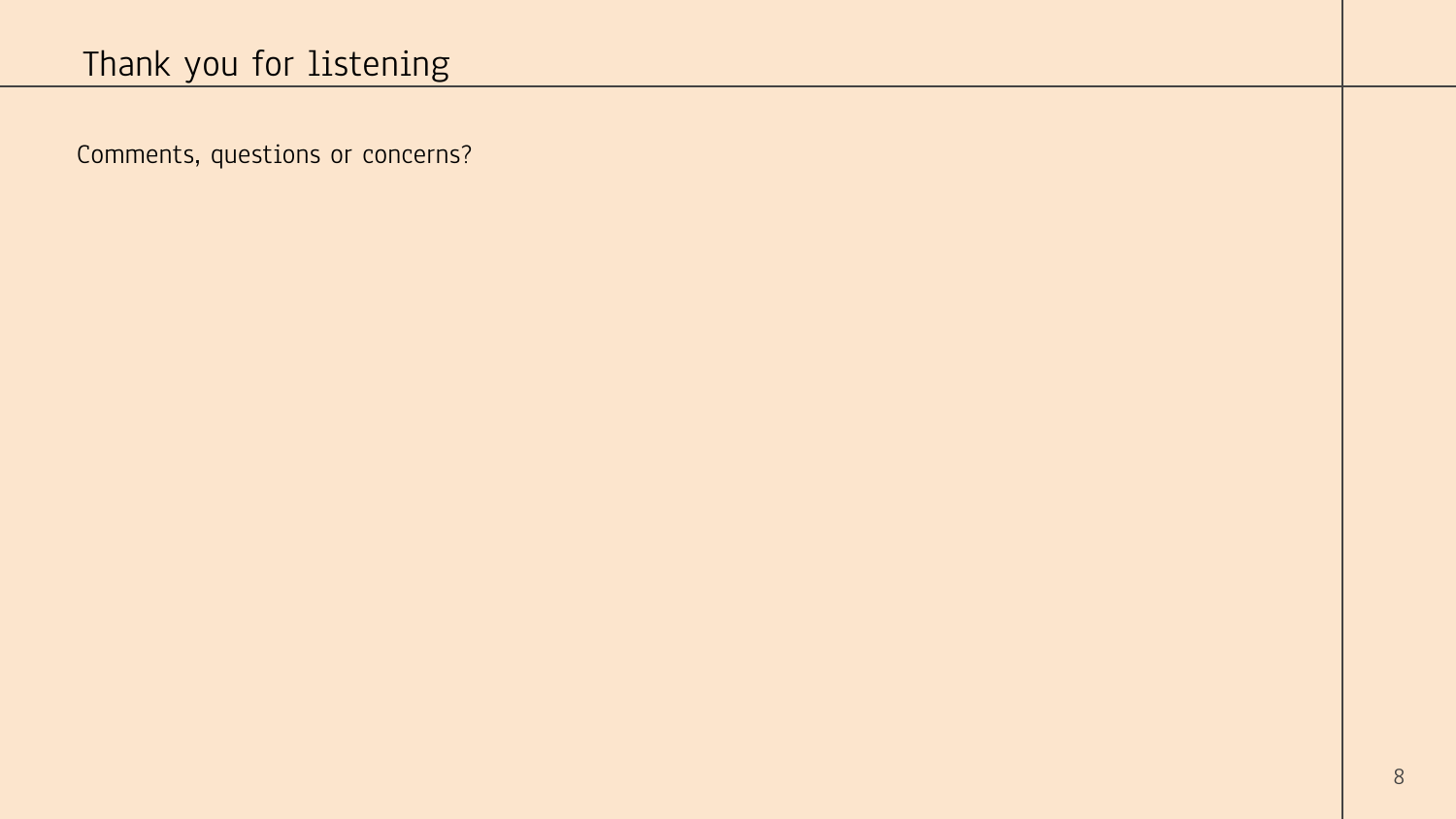#### Transcript for food insecurity:

#### *Introducing the topic: Slide 1*

Did you know that around 1 in 8 Americans will face food insecurity in their lifetime? That's about 38 million people, around 11.7 million of them being children. An even more wild statement when you learn that about 40% of the food we produce is being wasted.

#### *Slide 2:*

So what is food insecurity, food insecurity is the inability to have a constant source of nutritious and inexpensive food. What does this mean? It means adults not knowing where their next meal is coming from. It means kids not being able to focus in school because of their hunger. Adults and kids are going hungry because of lack of money at home or a lack of resources to reach healthy produce. As you can see from this map states such as Kentucky, Oklahoma and New Mexico are highly affected by food insecurity. A lot of the people being affected by this issue are minorities.

#### *Slide 3:*

Hunger is more prevalent in minority groups, as many issues beforehand minorities are hit the hardest. As you can see 1 in 4 Native americans, 1 in 5 Black and Pacific Islander individuals, 1in 6 latinos and goes up with white non hispanic individuals by 1 in 11 and 1 in 17 asian individuals. This takes place because unfortunately many of the individuals in these groups can't financially provide for themselves as healthier foods can be more costly.

#### *Slide 4*:

When a mother of 2 comes home after a long day of work it is easier to pay for a 4 for 4 at Wendys then paying more on a multistep dish. Some states such as Tennessee families have to travel 2 hours to their local grocery stores to reach healthy foods. Neighborhoods are littered with convenience stores filled with processed foods and have no fresh produce in sight.

#### Slide 5:

Of course Food insecurity only worsened during Covid, many families experienced food insecurity for the first time. Around 40% of bank users during the pandemic being said families. The pandemic has highlighted problems America has already been facing

#### Slide 6:

Now what would be some solutions to this problem, some solutions are already in place they just need to be improved. Snap benefits are a big help for many families can at times prevent families from improving their situations. SNAP users have been known to reject pay raises and promotions at work because if they exceed the amount of money they bring in their benefits can be revoked. Adding supermarkets to food dessert neighborhoods can be a great solution in